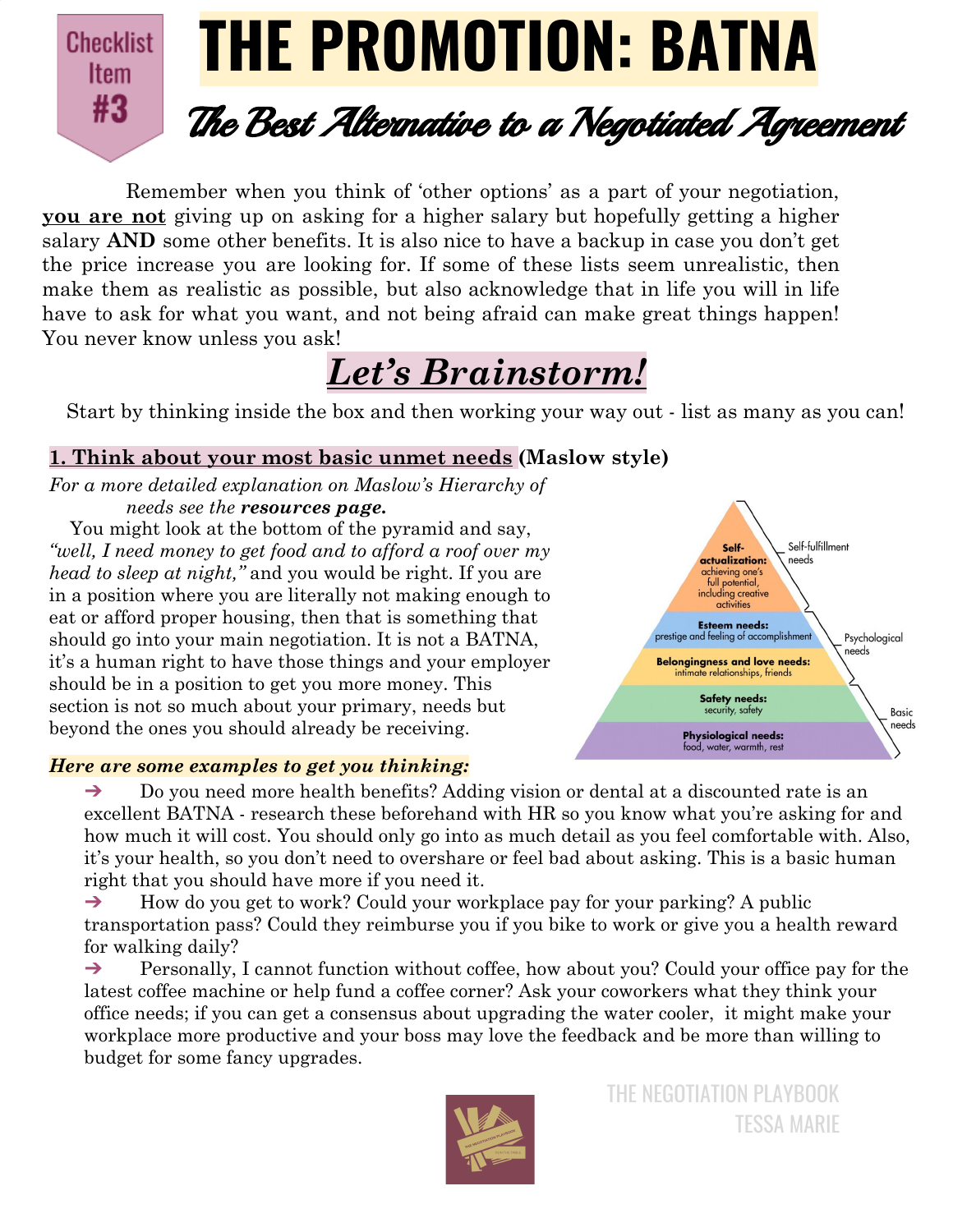

➔ Do you wish you could save time on commuting? Be home with your dog or child more? Ask to work from home one day a week. More and more companies are seeing how much more productive and healthy employees who work from home one day a week. **(See the resources tab for some research to help you make your pitch.)**

 $\rightarrow$  Speaking of healthy, does your office have a health program? Can they pay that pricey gym membership for you, or cover those Yoga or CrossFit classes?

→ What about more vacation days?

**2. Think about your career goals —***What are some things you can do today to help your future self? Here are some examples to get you thinking:*

➔ Is there a conference coming up that you want to attend? Look up what interests you I guarantee there is a conference somewhere in the world that will feature it. Even if it doesn't directly impact your work, think of ways it will help your organization, or better yet, if you can present at the conference for your company. Asking your workplace to foot the bill is a great way to network, add to your resume, and advance your career. Be sure to find out the costs involved, including transportation, hotel, registration fees, and so on, before you ask!

 $\rightarrow$  Are there meetings you want to attend within your organization? Even if it means just being a fly on the wall for a while? Ask your boss if you can be a representative at any community or board meetings, getting to know the 'higher ups' may give you an advantage!

# **3. Think about your knowledge and skill gaps —***What are some places you could really improve on? Here are some examples to get you thinking:*

 $\rightarrow$  Be honest with yourself here: are there any gaps in your knowledge that could really hurt your future career? Are there classes at the local business or law school you want to take? How about getting a Master's Degree? Or a Phd.? Or maybe you are just interested in one specific class or skill? Do some research and find out how much they cost and if they will impact your work. Employers should want employees who have a desire to learn more and be experts.

**4. Think about your hobbies! —** *What really gets you excited about life & Out of bed in the morning? Here are some examples to get you thinking:*

 $\rightarrow$  Is there a charity organization you are passionate about? Could your organization be a sponsor? Or host an event dedicated to that cause? Knowing all the facts and costs will be extremely important, especially if you want to run an event.

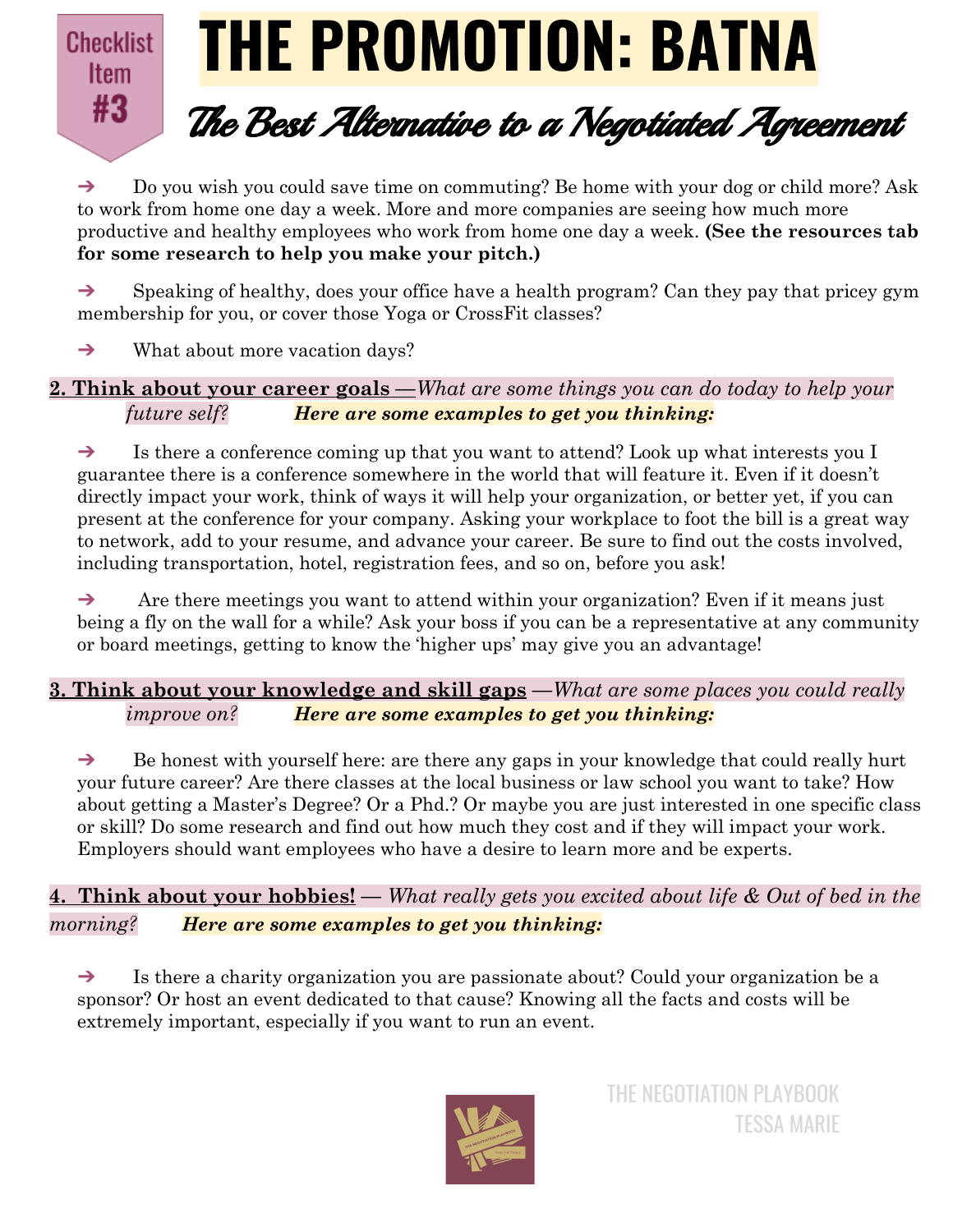# **THE PROMOTION: BATNA Checklist Item** #3 The Best Alternative to <sup>a</sup> Negotiated Agreement

 $\rightarrow$  Do you love writing? Or giving reviews? Ask if you can help the communications team with a blog or social posts, ask if you can start a podcast about the organization. It will be really important to follow through with these, so if you offer to be ready to take on a lot of extra work.

*Again,* remember that with any of these options, be ready for a hard NO, it happens, move to the next thing on your list! The worst thing that can happen is that you get that No, so don't be afraid to ask! The other thing that you must be ready for is getting not only a "yes we can do that" but also your employer seeing how willing and motivated you are and adding to your plate. If you feel like it's too much you have options.

By first, returning to the initial negotiation and asking for more money, "*It sounds like this idea has* sparked your interest and I understand you want me to take it on as a bigger project than I had thought of, would this be something I can be compensated for, as it sounds like it may take up quite a *bit of my time."* To which they may say**, YES, we will give you extra money for this amazing idea, OR they will backpedal and say never mind to the bigger project.** IF this is an idea is so exciting to you, and you are willing to take it on anyway, be sure your employer knows that it will not be of the highest priority but you can have it as a side project. Also, remember that since you are being promoted you may have bigger and better ideas than the organization is ready for, so don't let it get you down!

#### **5. The Ultimate BATNA**

Also, known as **The Worst-Case Scenario,** in a typical negotiation the above list items are not your BATNAs, they are exciting add-ons in case your salary negotiation does not go as planned. This final item is for the true BATNA or long-term alternative if your negotiation does not end up with you getting more money for your promotion, and if they say no to everything on this list, when it might be time to find a new organization. Unfortunately, not all workplaces value their employees and will continue to be overworked and underpay you. This is where all that helpful research you did about your title comes into play.

While **I DO NOT** recommend walking away from a job without getting another one first, I recommend making a list of what to do if you need to leave. Taking the promotion for now and applying elsewhere as fast as you can is a great BATNA. Having that new promotional title on your resume will also help your chances!

 $\rightarrow$  Were there any organizations that sparked your interest while researching? If so, what are they? How much do they pay? What other things on this list would they offer you?

- $\rightarrow$  Is your dream position open?
- $\rightarrow$  Is your dream company hiring?
- ➔ Do you have any connections that can help you find a new job?
- ➔ What other skills can you add to your resume from this job?

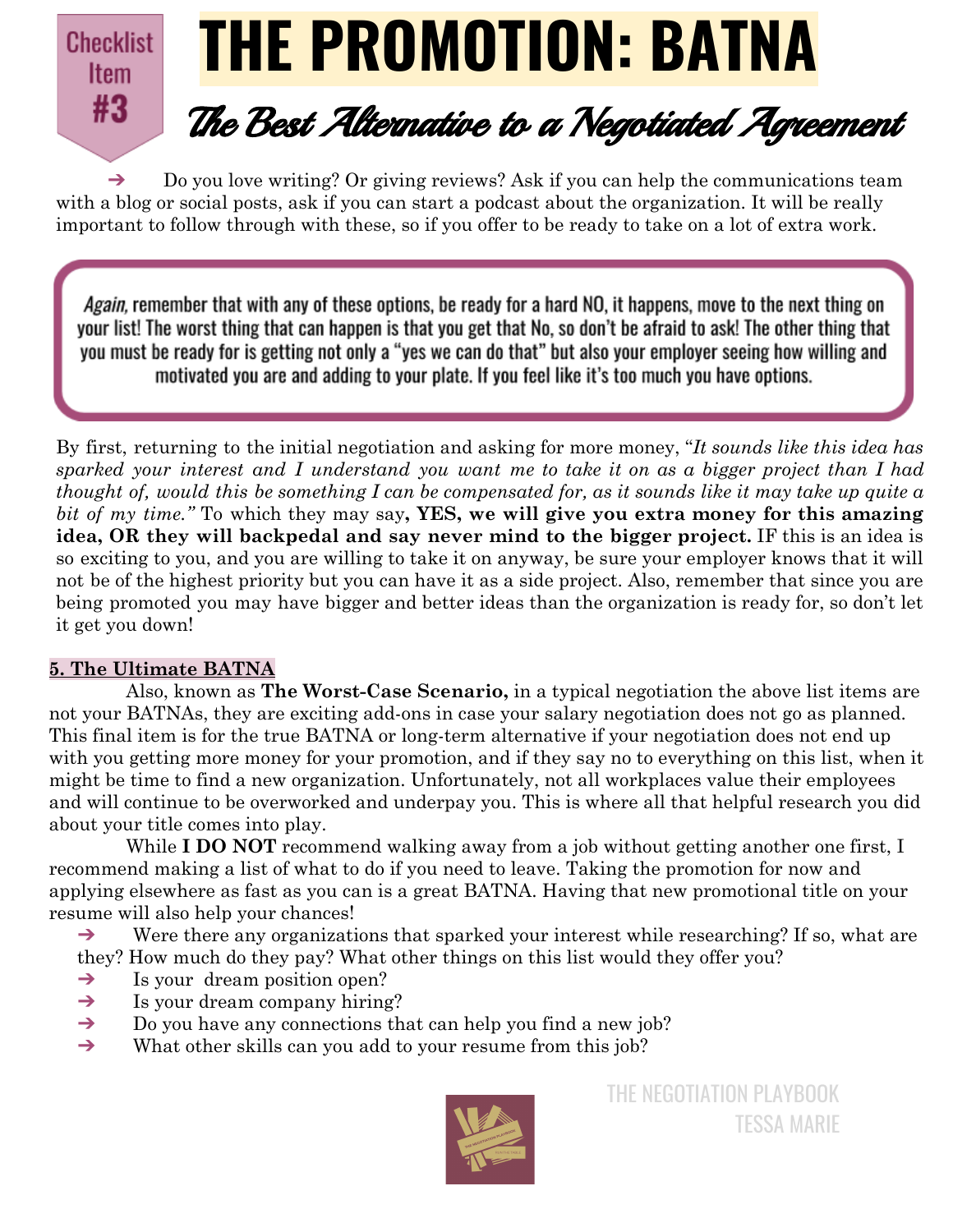

**Remember that this list is a last resort.** If you can see that your negotiation is going nowhere, then ending the negotiation on a positive note and, for the time being, accepting the promotion while acknowledging to yourself you are not going to stay is an option. Utilizing your promotion to set up as many interviews as you can with other places is definitely a win. Hopefully, you will not need this list, but you'll have it just in case.

# **6. What are your top asks?**

Once you have finished, rank the top requests the ones that would really, really make a difference and be prepared to ask for them regardless of how the salary negotiation turns out. You may be surprised by what your employer is willing to help you with, especially since they want to keep you, and especially if you have researched and prepared your request.

# *If you feel like you are asking for too much, you ARE NOT ask for as much as you can!*

# **Now it's your turn, don't be afraid to think BIG!**

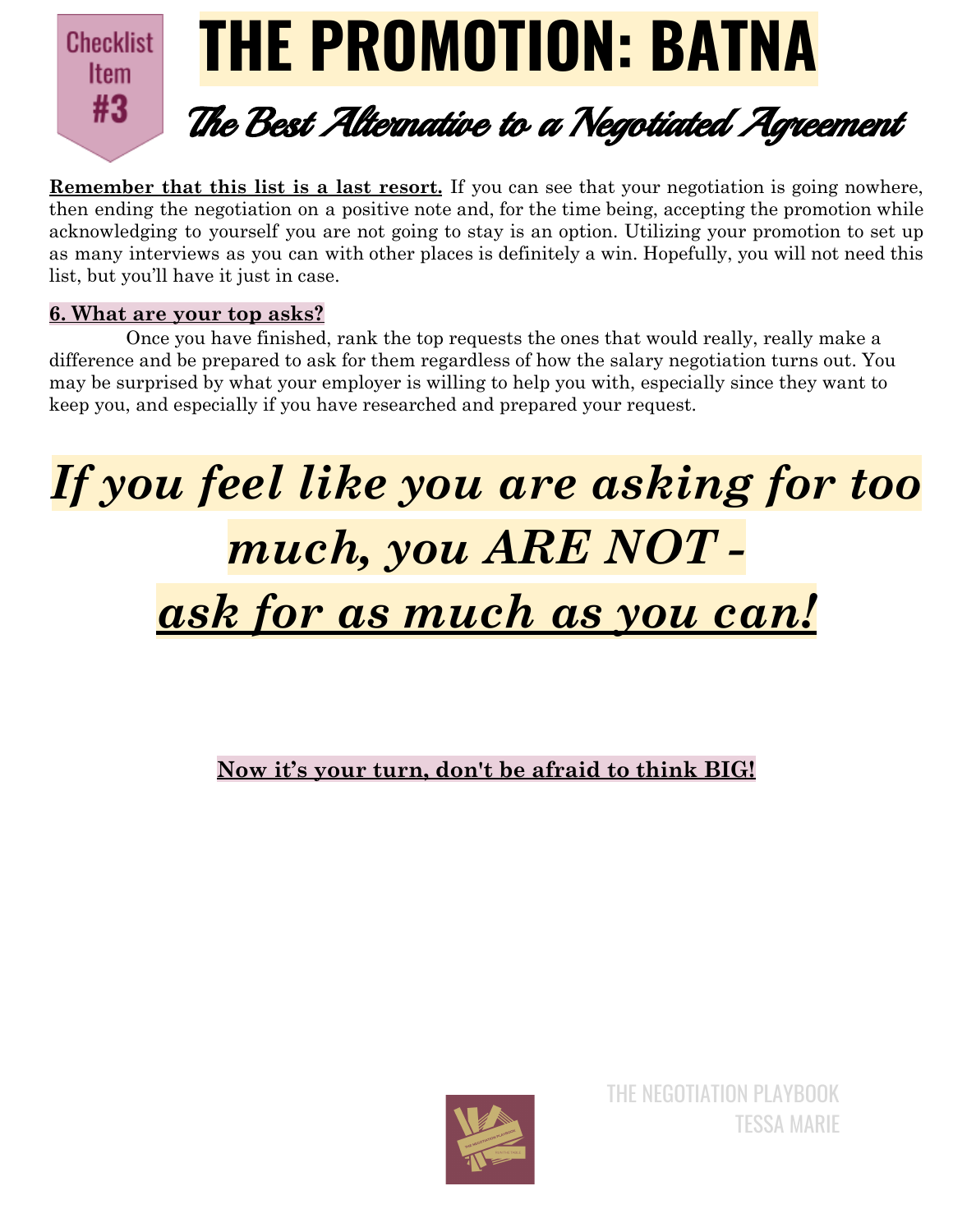

**1. What are some of your most basic unmet needs?**

**2. What are the ways you can move closer to your career goals?**

**3. What are some knowledge gaps you could close?**